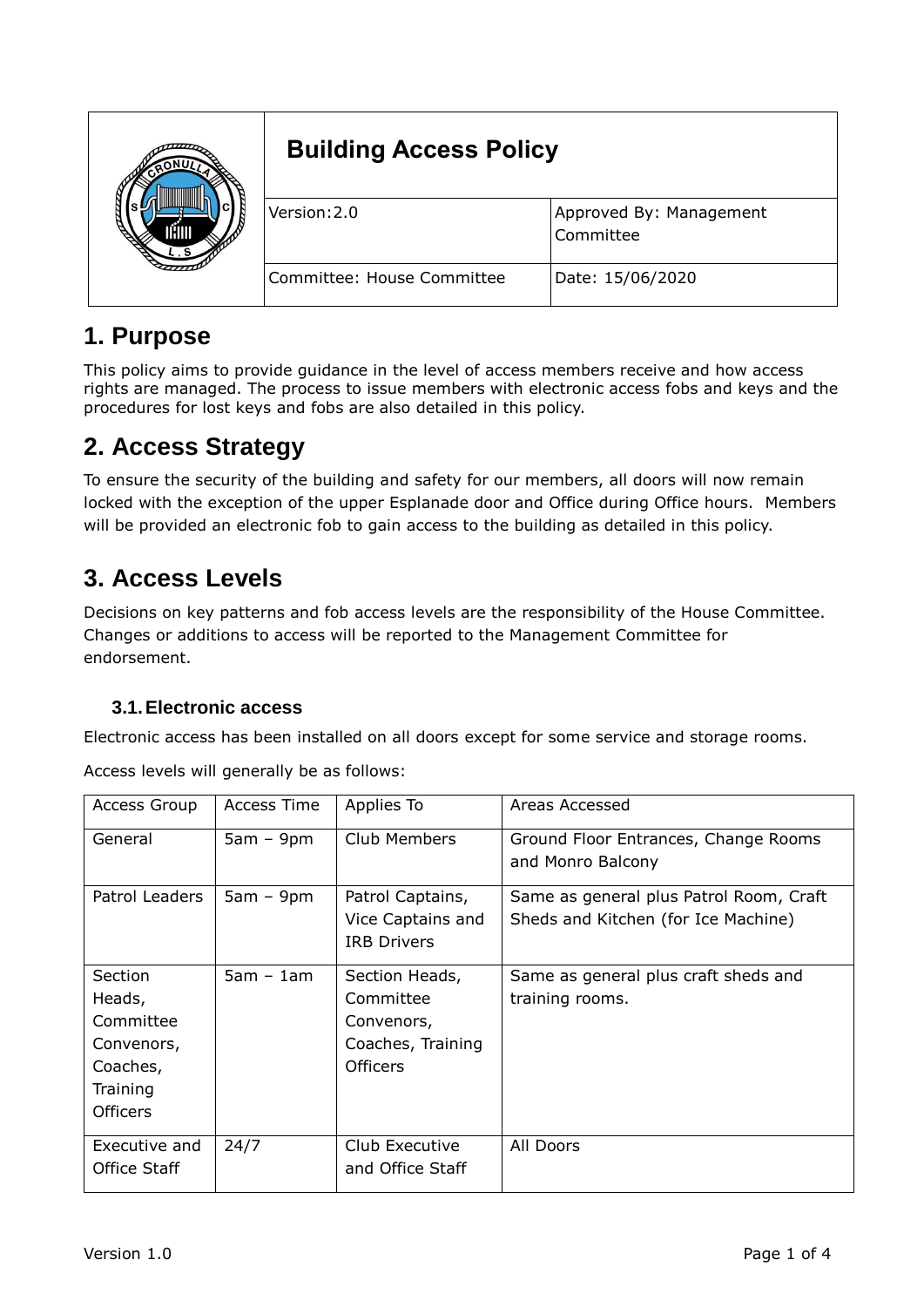Club Officers shall be granted any additional access required to fulfil their roles and responsibilities.

#### *Craft Shed Access*

Club members will not be given access to the craft shed unless they have been allocated a board or ski spot under the Craft Allocation Policy.

#### *Gym Access*

Gym access will only be given to those Members who are entitled under the Club Gym Usage Policy. Members who have paid for gym membership, completed their gym application forms and undertaken a gym induction in accordance with the Club's Gym Usage Policy will be provided access to the Gym.

#### **3.2.Additional Access Rights**

Any requests to grant access rights over and above those detailed above must be approved by the House Committee. The office staff will not change members access levels unless the House Captain, delegated members of the House Committee or President has approved the change.

#### **3.3.Keys**

Although most doors are controlled by an electronic access system, there are some service and storage rooms which remain key access only. All electronic access doors require a key for emergency access if the electronic system fails.

The master key system may have multiple locks keyed alike as appropriate. Master keys will exist for a large group of locks. Some locks may sit outside this master system.

Issuing of keys shall be restricted to key members to ensure access is available in the event of electronic system failure. Keys shall also be issued to those who require access to the storage rooms not on the electronic access system.

The issuing of any keys must be approved by the House Captain, delegated members of the House Committee or President and recorded on the key register.

#### **3.4.Alarms**

The electronic access system includes an alarm system. The alarm is set to automatically disarm in the morning and automatically arm at night. Any members who have been provided access beyond standard access hours will be given access to arm and disarm the alarm.

### **4. Issuing Access**

All club members, except Junior Activity Members and Honorary Members will be eligible to receive an access fob. It is the Clubs policy that at least one parent of a Junior Activity Member is also a member of the Club. Junior Activity Members will be allowed access the facility accompanied by a parent member.

Fobs and Keys will be issued from the Club Office during standard opening hours after approval has been confirmed.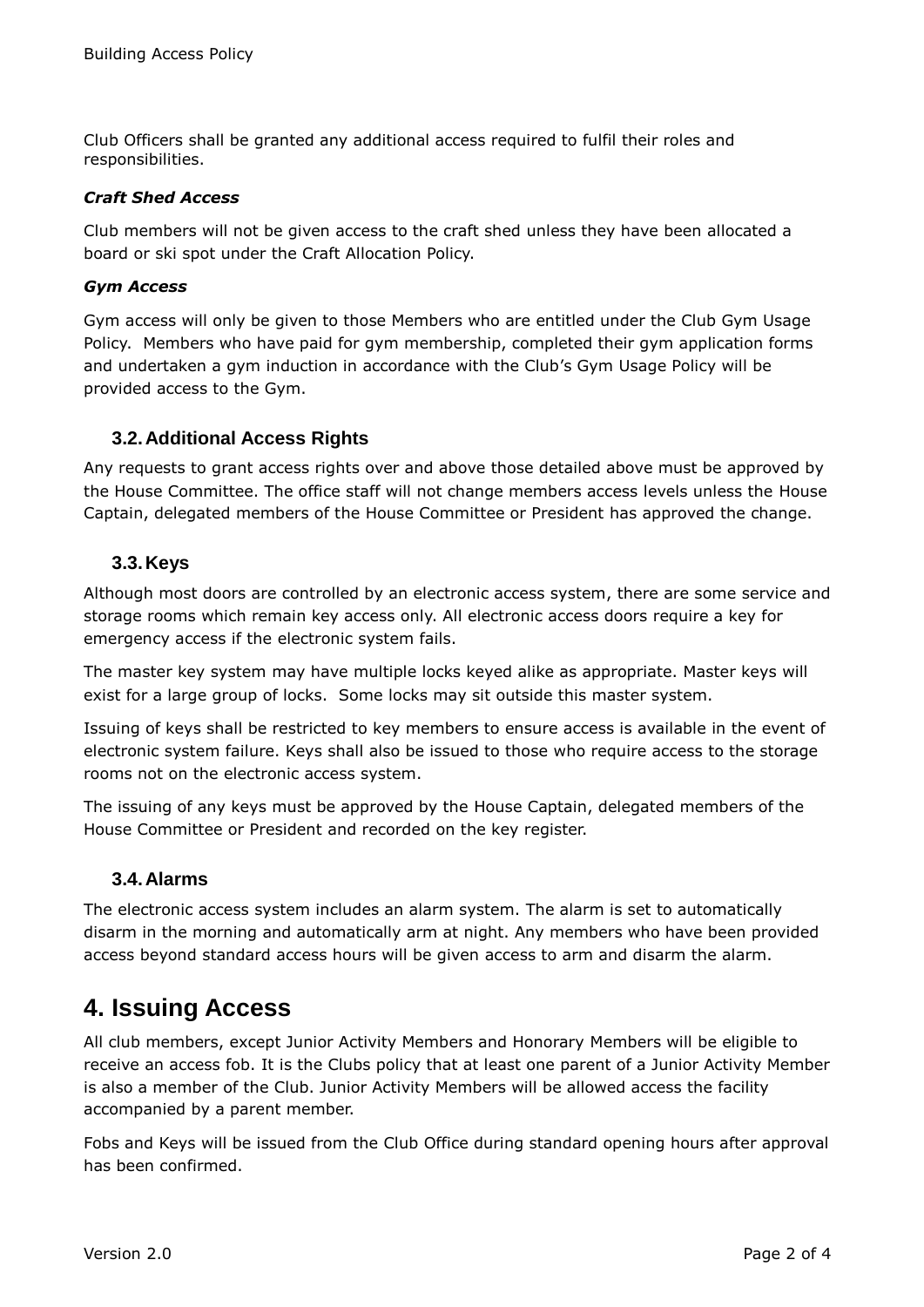Eligible members will receive a key tag fob free of charge as part of their membership. If a member would prefer a wristband style fob, an additional fee may be charged.

A key register will be held in the Club Office listing club members and keys held and/or fob access issued. All keys or fobs must be signed for on receipt and on their return.

Keys and/or fobs must be returned within seven days when a member ceases to hold a position whose duties require the keys/access.

Temporary use of keys and/or fobs may be provided to Club employees or visiting trades people and others to allow performance of acknowledged duties or tasks. They must be returned immediately upon completion of the duties or tasks.

### **5. Misuse of Access**

Members are responsible for the use of their keys and fobs.

To ensure the safety of members and the security of the building, Club members must not allow unauthorised people to access the building. Members shall not leave any door chocked open.

Members must not lend keys or fobs unless approval has been sought from the House Captain, delegated members of the House Committee or the Club President.

Craft and boat shed doors must be kept closed when not accessing craft. This means closing the doors when craft is taken out for training and closing doors when craft is returned. No exceptions.

Failure to observe these rules may lead to action against the member responsible including possible loss of access privileges.

## **6. Lost Keys and Fobs**

All members will be given a Fob as part of their initial memberships. If a member loses their fob, a \$30 replacement fee shall be charged.

### **7. Document History and Version Control**

| Version | Date Approved | Approved By             | <b>Brief Description</b> |
|---------|---------------|-------------------------|--------------------------|
| 1.0     | 17/10/2016    | Management<br>Committee | Approved Policy          |
| 2.0     | 15/06/2020    | Management<br>Committee | Updated policy           |